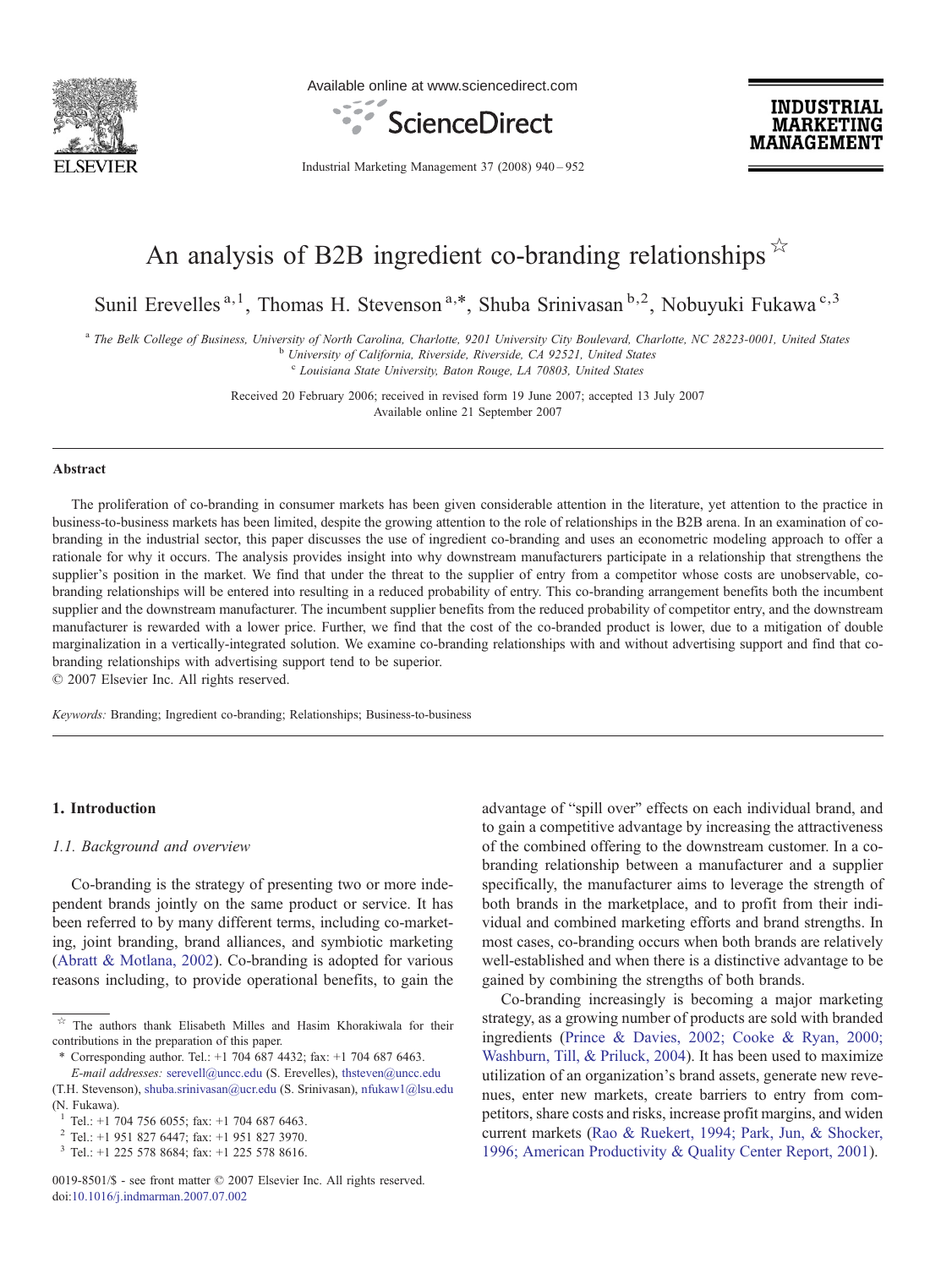<span id="page-1-0"></span>Co-branding relationships are commonly categorized into four major types: ingredient co-branding, composite/complementary co-branding, licensed co-branding, and umbrella cobranding. In this paper, we primarily are interested in ingredient co-branding, i.e., the B2B relationship between the manufacturer and the supplier in which the end product of the supplier becomes one of the components of the manufacturer's offering. For example, Dell (the manufacturer) has a co-branding relationship with Intel (the supplier) in the marketing of computer servers [\(Intel, 2006; Wikipedia, 2006\)](#page-11-0). Both manufacturer and supplier enjoy the benefits of the relationship that include mutual co-operation, shared knowledge, and risk sharing. In addition, Dell may enjoy an enhanced market reputation, while Intel may benefit by reducing the probability of entry by competitors. Dell receives a preferential price from Intel, while Intel enjoys a stable, long-term customer. Intel provides advertising support for Dell and co-branding incentives, some of which are passed on to the final customer in the form of lower prices.

In the aerospace industry, Boeing (the manufacturer) has a co-branding relationship with GE (the supplier), whose jet engines are clearly of strategic importance to Boeing [\(Pyke,](#page-11-0) [1998](#page-11-0)). On one hand, by highlighting its use of GE engines, Boeing potentially increases end-user trust in its airplane, consequently generating demand by airlines (the buyers). On the other hand, GE potentially increases the reputation of its product due to the fact that its engines are used by one of the world's leading airplane manufacturers. The synergism of this relationship is reinforced by support from a current GE ad. It states that GE exclusively supplies the GE90-115B engine, "the latest and world's most powerful jet engine", for Boeing's longrange 777 aircraft.

In the polycarbonate market, Data Track (the manufacturer) has a co-branding relationship in the marketing of compact discs with its supplier, Bayer's Makrolon. Makrolon, a high-tech plastic from Bayer Polymers, had approximately a thirty percent market share in the global polycarbonate market in 2002 [\(Bayer Annual Report, 2002\)](#page-11-0). This impressive performance in the market came partly from the successful co-branding strategy started in 2000. The "Made of Makrolon®" logo helped its manufacturer partners convey the idea that the material used in their CDs and DVDs guarantees superior storage security and quality ([Bayer Annual Report,](#page-11-0) [2002\)](#page-11-0). In turn, this helped Bayer keep competitors at bay and build its reputation. Other examples of manufacturer– supplier co-branding relationships include Symantec (manufacturer)/US Robotics (supplier) and IBM (manufacturer)/Siebel (supplier).

The essence of B2B co-branding centers on relationships, alliances, and networks. These brand partnerships or alliances allow companies to endorse each other, engage in co-operative branding activities, and build relationships and networks that enhance themselves in the marketplace [\(Bengtsson & Servais,](#page-11-0) [2005](#page-11-0)). The benefits of such alliances are well-demonstrated by Bengtsson and Servais in an empirical case analysis of a co-branding alliance between two companies, DEVI and JUNKERS.

| ав |
|----|
|----|

Some major benefits of B2B ingredient co-branding

| Benefit                            | Description of added value                                                                                                                                                                                                                              |
|------------------------------------|---------------------------------------------------------------------------------------------------------------------------------------------------------------------------------------------------------------------------------------------------------|
| Relationship benefits              | Manufacturers and suppliers benefit through mutual<br>co-operation, endorsement of each other's offering,<br>shared knowledge and capabilities, risk sharing, trust<br>and shared experience.                                                           |
| Competitive benefits               | Suppliers may benefit by reducing the probability of<br>entry of competitors. Manufacturers may enjoy a<br>jointly enhanced market reputation.                                                                                                          |
| Cost benefits                      | In return for the reduced probability of potential<br>competitive entry, suppliers may reward manufacturers<br>with a lower price. In turn, suppliers may lower costs<br>through having a stable, long-term customer and through<br>economies of scale. |
| Double-marginalization<br>benefits | The cost of the co-branded B2B offering can poten-<br>tially be lower due to the elimination of double mar-<br>ginalization that could result in lower prices for the<br>customer.                                                                      |
| Advertising support<br>benefits    | Advertising support from the supplier helps in the<br>marketing of the product by the manufacturer. In some<br>cases, cash-based advertising support by the supplier<br>to the manufacturer is passed on to the buyer in the<br>form of lower prices.   |

In addition to the relationship benefits highlighted by Bengtsson and Servais, some of the other benefits (see Table 1) include competitive benefits (e.g., suppliers may benefit by reducing the probability of competitive entry), cost benefits (e.g., suppliers may reward manufacturers with lower prices in return for reduced competitive entry), double-marginalization benefits (e.g., the cost of the co-branded offering can potentially be lower due to the elimination of two separate margins being passed down to the final customer), and advertising support benefits (e.g., the supplier provides advertising support to the manufacturer). Moreover, it is these relatively unique "tangible" aspects of an "ingredient" co-branding relationship between a manufacturer and a supplier that are the focus of this paper. For an understanding of B2C brand alliances, a strategy not involving joint-branding efforts as in co-branding, see [Erevelles, Horton and Fukawa \(2007\).](#page-11-0)

## 1.2. Purpose

It is the general purpose of this paper to contribute to the limited research in the area of B2B ingredient co-branding. Specifically, the focus of the paper is to propose an analytical model to examine why ingredient co-branding relationships occur, and to examine if they are beneficial for supplier and manufacturer relationships. To clearly distinguish this paper from those that focus on consumer brands or the retail sector, the paper adopts the definition of industrial products utilized by [Mudambi, Doyle, and Wong \(1997\),](#page-11-0) who define industrial products, "as products used in manufacturing that are not marketed (primarily) to the general consuming public. Industrial products can be process inputs, defined as products consumed in the manufacturing process (such as industrial filters and abrasives); or product inputs, products remaining as ingredients of the final product (such as bearings and coatings). Both goods and services are covered by the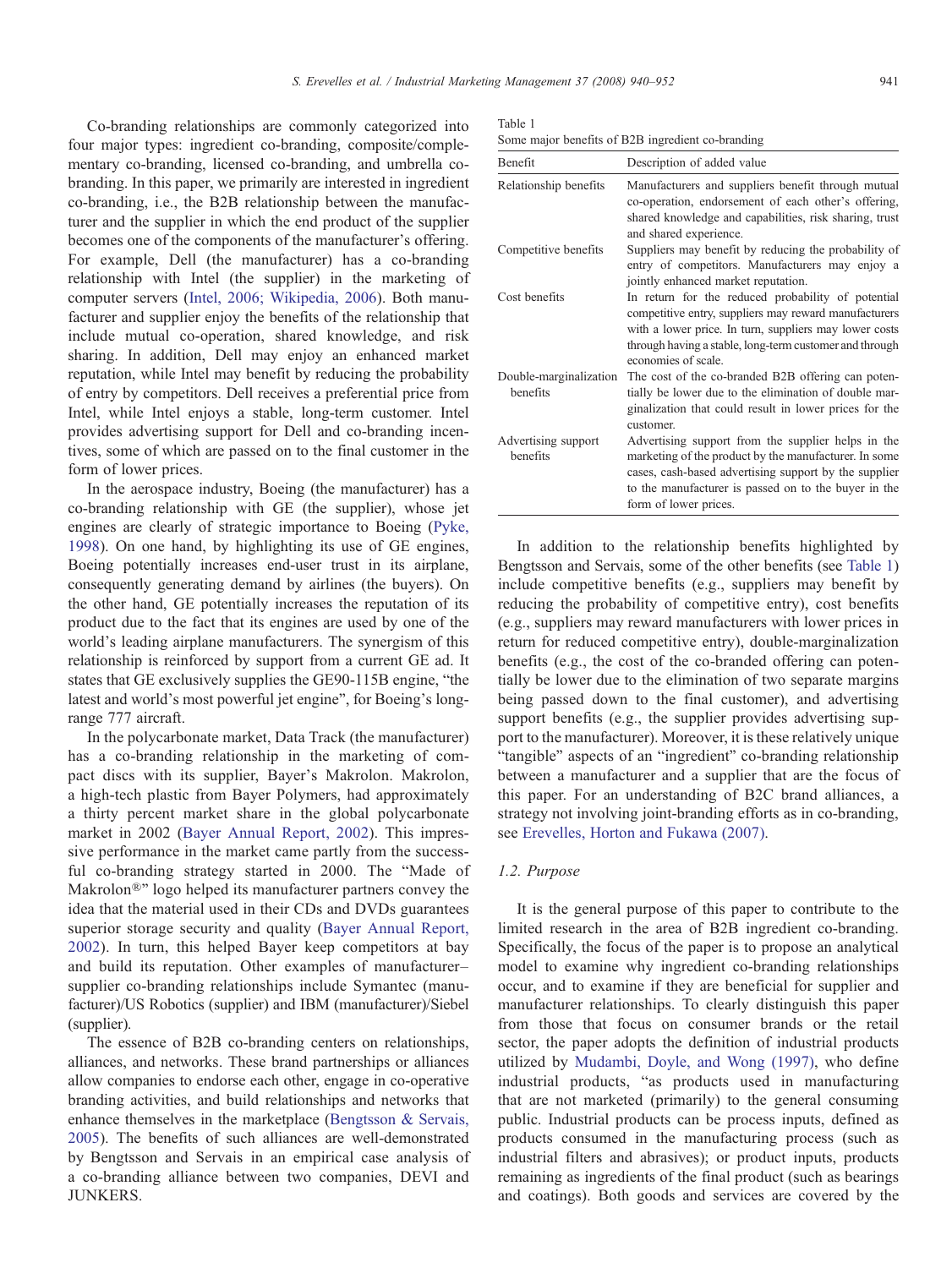definition, as are capital goods and consumable items" (p. 435). In this context, our objectives are to address the following questions:

- What are the advantages of co-branding for a manufacturer and a supplier?
- Why do manufacturers participate in a co-branding relationship that strengthens the supplier's position?
- From the perspective of the buyer, what are the implications of co-branding on prices?
- Is a co-branding relationship that involves investments in branding, through advertising support by the supplier, superior to one that does not involve investments in branding through advertising support by the supplier?

### 1.3. Review of the literature

Co-branding is important and widespread in practice, yet few studies have investigated why co-branding relationships are actually used and how they affect market performance of the cobranding partners. Although the literature regarding branding in the B2B sector has grown considerably in recent years, relatively little work has been done in the area of co-branding. However, [van Riel, de Mortanges, and Streukens \(2005\)](#page-11-0) explored the role of industrial branding in the specialty chemicals market, concluding that, just as in the consumer sector, industrial companies benefit from investing in activities to enhance their brand equity. Another article on brand equity in the B2B market ([Bendixen, Bukasa, & Abratt, 2004](#page-11-0)) showed that industrial brands with high brand strength can command a price premium, but that price and delivery are more important factors than brand in explaining industrial purchase decisions. [Hutton \(1997\)](#page-11-0) found that investments in branding in the B2B sector elicited brandequity responses on the part of industrial buyers, especially those concerned about company or personal repercussions of incorrect product selection. [Mudambi \(2002\)](#page-11-0), following her ([Mudambi et](#page-11-0) [al., 1997\)](#page-11-0) call for more research into branding in the B2B sector, performed an exploratory analysis of the importance of industrial branding and identified three clusters of buyers. The three were described respectively as those that are brand receptive, those to whom brands are highly tangible, and those with low interest in branding as a decision factor. She concluded, "that branding plays a more important role in B2B decision making than has been generally recognized" (p. 531). [Michell,](#page-11-0) [King, and Reast \(2001\)](#page-11-0) explored the overall role of branding's importance in the marketing of industrial products. Similar to the conclusion of [Mudambi \(2002\),](#page-11-0) they concluded, "that industrial firms associate clear competitive marketing benefits with branded compared to non-branded products" (p. 424).

Interestingly, at the same time that academic interest in B2B branding is on the rise, there is practitioner evidence of the growing importance of B2B brands. To illustrate, the [Interbrand](#page-11-0) [\(2005\)](#page-11-0) Business Week Online listing of the 2005 top 100 global brands, with equity of at least \$1 billion each, included such well-known B2B brands as, Intel, Oracle, Xerox and Caterpillar. Nevertheless, despite the growing interest in brand strategy in the B2B sector, there had been relatively little attention devoted to industrial co-branding in the B2B academic literature until just very recently when [Dahlstrom and Dato-on \(2004\)](#page-11-0) examined the practice of co-branding of retail outlets (e.g., A&W Root Beer stores co-branding with Long John Silver's Seafood Shoppes). That article analyzed the factors that such branded retail concept owners consider when establishing cobranding relationships with other branded retail concepts. Drawing upon inter-organizational literature, Dahlstrom and Dato-on identified potential antecedents to co-branding such as necessity and asymmetry, and developed propositions that related these antecedents to co-branding decisions.

More recently, [Bengtsson and Servais \(2005\)](#page-11-0) made a noteworthy theoretical and empirical contribution to the cobranding literature. Directly addressing the issue of co-branding in industrial markets, they showed that it can be an important strategy that adds considerable value. Through the use of case studies of two Danish industrial firms, the authors showed that co-branding benefits depend on the co-branders' relative positions in the supply chain network. In one case, it was shown that one of the co-branding firms gained a degree of credibility by its association with a stronger brand. The stronger brand, while not improving its market position, did improve its level of trustfulness in its downstream buyers. Bengtsson and Servais went on to call for additional industrial studies on cobranding in the B2B sector.

The remaining academic literature, which mostly discusses co-branding in the consumer sector, generally falls under the rubric of "brand alliances". The major focus of these studies relates to the costs and benefits of brand alliances (e.g., [Rao &](#page-11-0) [Ruekert, 1994\)](#page-11-0), the effectiveness of brand alliances on quality perceptions, product evaluations and consumer choice (e.g., [Rao, Qu, & Ruckert, 1999; Levin & Levin, 2000; Park et al.,](#page-11-0) [1996\)](#page-11-0), the effect of brand alliances on individual brands in the alliance (e.g., [Simonin & Ruth, 1998\)](#page-11-0), the fit between alliance partners (e.g., [Lafferty, Goldsmith, & Hult, 2004](#page-11-0)), pricing and partner selection in alliances (e.g., [Venkatesh & Mahajan, 1997\)](#page-11-0) and customer-based brand-equity effects (e.g., [Washburn et al.,](#page-12-0) [2004\)](#page-12-0). The trade literature is more extensive, but lacks in-depth insight to substantially further our theoretical knowledge of the phenomena.

Nevertheless, the consumer and trade literatures do draw attention to the role of alliances and relationships in the practice of co-branding, and such relationships are certainly relevant as driving forces in B2B co-branding decisions. Indeed, [Ulaga and](#page-11-0) [Eggert \(2006\)](#page-11-0) note that as supply base consolidation continues, suppliers are threatened with the loss of their key supplier positions as competitors endeavor to replace them in the top spot. In response, vendors must search for effective ways to differentiate themselves from their competitors in order to retain the coveted main supplier position [\(Vandenbosch & Dawar,](#page-11-0) [2002\)](#page-11-0). Such differentiation is consistent with the notion that maintenance of a long-term relationship requires effective responses to changes in the competitive environment ([Dwyer,](#page-11-0) [Schurr, & Oh, 1987; Heide, 1994\)](#page-11-0) and that such responses can create effective barriers to entry to those not participating in the relationship ([Wilson, 1995\)](#page-12-0). In this paper, we suggest that cobranding can be an effective way to create such barriers to entry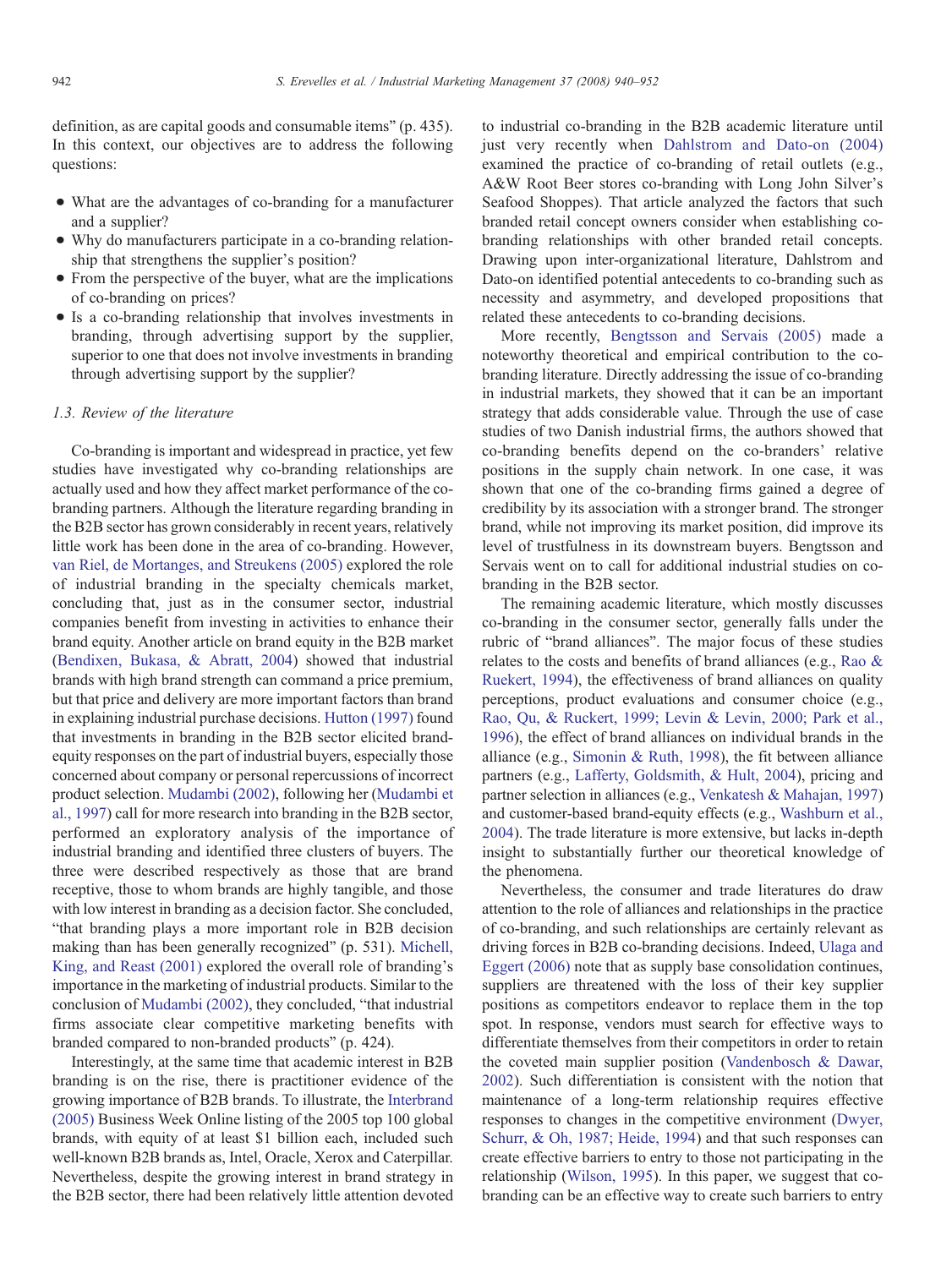in response to a competitive threat. Indeed, reducing a competitive threat has been identified as one of the key criteria for a strategic alliance ([Wakeam, 2003](#page-12-0)).

## 1.4. Modeling B2B manufacturer–supplier co-branding relationships

Several methods of modeling the B2B buyer–seller relationship exist. One of them is the Interaction Model from the IMP group. The IMP model essentially breaks down buyer– seller relationships into three components: exchange, cooperation and adaptation ([Wilson & Mummalaneni, 1986;](#page-12-0) [Metcalf, Frear, & Krishnan, 1992\)](#page-12-0). Its main focus is on explaining the buyer–seller relationship in B2B settings, but it does not explicitly discuss co-branding relationships. It does consider investments in the buyer–seller relationship in one of the variables, adaptation, but the type of investment is not specified. More importantly, investment is not quantified in the model. [Kalafatis \(2000\)](#page-11-0) used the interaction model to examine the stability of relationship-building at different levels of the distribution channel. He identified three antecedents: social exchange, information exchange and product importance as determinants of inter-company co-operation. [Johanson and Mattson](#page-11-0) [\(1985\) and Turnbull, Ford, and Cunningham \(1996\)](#page-11-0) suggest that relationships grow through "incremental investments of resources". Such investments are made with the belief that the other partner in the relationship will reciprocate ([Turnbull et al.,](#page-11-0) [1996; Turnbull & Wilson, 1989](#page-11-0)). [Bengtsson and Servais \(2005\)](#page-11-0) specifically examine B2B co-branding relationships and how they impact the decisions and attitudes of industrial buyers. Specifically, these authors focus on the consequences and benefits of a co-branding relationship.

Our research extends this stream of work in several ways. Our paper goes beyond the IMP model on B2B buyer–seller relationships by explicitly modeling ingredient co-branding relationships. Moreover, while the IMP model does not specify or quantify investment; in our model brand name investment is modeled and quantified in the form of advertising support by the supplier. Further, we study why a co-branding relationship between a supplier and a manufacturer occurs, extending the work done on the consequences and benefits of such a relationship. We suggest that the manufacturer participates in a co-branding relationship, which strengthens the market position of the supplier. The supplier, in turn, benefits the manufacturer in a variety of ways, implying the reciprocal nature of the relationship.

This paper is an *initial foray* into understanding manufacturer–supplier ingredient co-branding relationships using an econometric modeling approach. We use a framework that draws on the work of [Aghion and Bolton \(1987\),](#page-11-0) who develop a model to show why an incumbent seller who faces a threat of entry will sign long-term contracts that will inhibit entry of a lower-cost competitor. They consider a single incumbent supplier facing a threat of entry by a competitor and a single manufacturer. The incumbent supplier offers an exclusionary contract consisting of a wholesale price and a penalty for changing suppliers. They show that, in equilibrium, entry is deterred and total surplus is reduced.

However, our model is different from Aghion and Bolton's model in two major respects. First, we explicitly model brand name investments in the form of advertising support by the supplier. This is an important inherent characteristic of most forms of manufacturer–supplier ingredient co-branding, and thus captures the theoretical and managerial reality of the practice. Second, we consider the implications for the end-user demand and selling price by considering the downstream demand for the co-branded product faced by the manufacturer. To our knowledge, these two issues have not explicitly been modeled in the past.

The rest of the paper is organized as follows: optimal cobranding relationships are described in the next section, which includes the overview of the model and the manufacturer's and supplier's problem. In the following section, we consider a cobranding relationship that also includes advertising by the supplier and examine the implications of such a relationship. Finally, we discuss our findings and the theoretical and managerial implications therein.

#### 2. Optimal ingredient co-branding relationships

## 2.1. Overview of model

We are interested in co-branding relationships between manufacturers and suppliers, where two or more branded products are integrated. In an optimal co-branding relationship of this type, a supplier and manufacturer are assumed to enter into the relationship if the benefits for each of them will be greater with the relationship than without it. The demand for the product will be influenced by marketing variables such as the final selling price of the co-branded product and advertising support. In other words,

$$
\beta D = -\alpha p + kA.
$$

This basically means that demand is a function of price and advertising. In other words, as price increases, demand generally decreases, and as advertising increases, demand generally also increases.  $\beta$ ,  $\alpha$  and k are simple scaling parameters in the equation for demand, price and advertising respectively. With regard to the functional form for demand in the paper, when price is zero, demand is  $kA/\beta$  and demand is zero when price =  $kA/\alpha$ . Hence, if the scaling parameter beta is sufficiently small, the formulation we use provides realistic relationships between demand and price.

Both the manufacturer and the supplier have control over different aspects of demand. The manufacturer chooses a price at which the product will be sold to the downstream buyer. The supplier chooses the level of brand name investment through the level of advertising, A. Thus, the customer demand, D, for the product will depend on the selling price, chosen by the manufacturer, and the level of advertising A, or equivalently, brand name investment  $C(A)$ , chosen by the supplier and is assumed to be given by:

$$
D = \frac{(-\alpha p + kA)}{\beta},\tag{1}
$$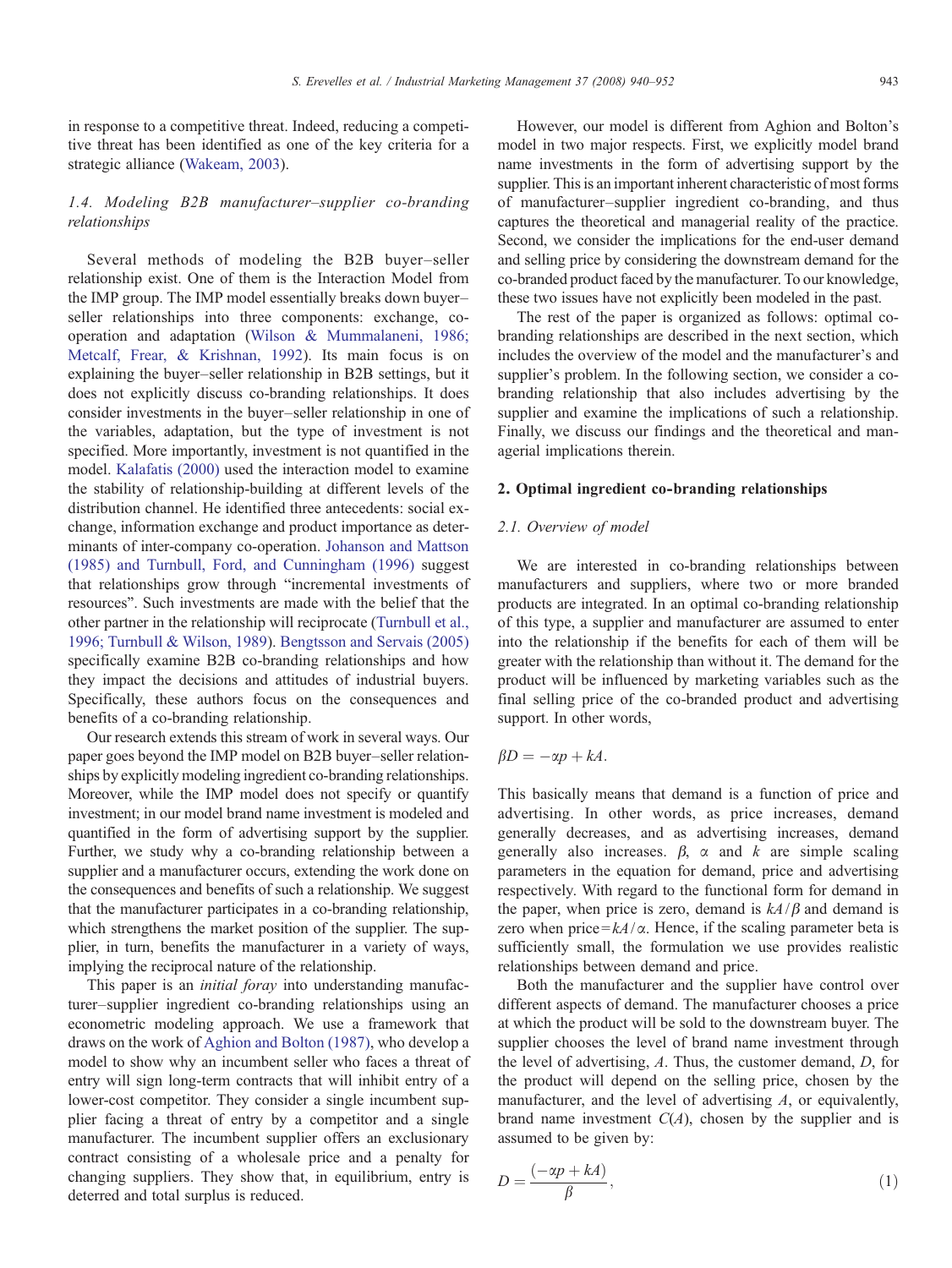where  $p$  is the sales price offered by the manufacturer of the cobranded product to the customer; A is the level of advertising generated through brand name investment  $C(A)$ , provided by the supplier; and  $\alpha$  and k are parameters associated with the effects of a change in price and advertising respectively on demand.

The advertising expenditure by the supplier,  $C(A)$  is assumed to be related to A as  $C(A)=A^2/2$ . In other words, there are diminishing returns to increased advertising. More specifically, the convex cost function of advertising (in conjunction with the demand function being linear in advertising) captures the diminishing marginal returns to advertising investments. This reflects the notion that with increases in advertising investments, one reaches the point where the resulting impact of advertising on demand starts to diminish. The diminishing return to increased advertising may occur for a variety of reasons including saturation in market demand, reaching a natural ceiling on brand awareness, limitations on the reach of advertising campaigns, etc.

In non-academic terms, advertising investments  $A$  can be thought to represent Gross Rating Points (GRPs). However, we need to translate these GRPs into monetary terms for use in the analytical model. Hence, we define the advertising cost function  $C(A)$ , which relates GRPs to dollars, by the following expression:  $C(A) = A^2/2$ . This assumption is quite general and standard in the literature (see e.g., [Desai, 1997; Sutton, 1991](#page-11-0)). Applications of this assumption can be found in [Chintagunta,](#page-11-0) [Kadiyali, and Vilcassim \(2006\).](#page-11-0) It implies that advertising becomes increasingly costly at the margin as the advertising level in GRPs increases. The decreasing returns assumption is in line with the empirical evidence on diminishing returns to advertising reviewed in [Sutton \(1991\).](#page-11-0)

The supplier faces the threat of entry from a competitor (entrant), whose cost,  $c_e$ , is unknown. The entrant's cost,  $c_e$ , is unobservable, but is assumed to be uniformly distributed in the interval  $[c_l,c_h]$ . In other words, contracts contingent on  $c_e$  cannot be written. The supplier's cost, c, is assumed to be  $\in [c_l,c_h]$ , with

$$
c = [c_h - c_l]/2. \tag{2}
$$

This simply means that when the costs of an entrant are unobservable, the incumbent supplier and the manufacturer cannot take them into consideration in the contract. For instance, if the cost of the entrant (e.g., AMD),  $c_e$ , is known, the manufacturer (e.g., Dell) and the incumbent supplier (e.g., Intel) may write a contract taking this into account. In this case, the incumbent supplier may reduce (but not necessarily eliminate) the probability of entry of a competitor by setting its wholesale price lower than that of the competitor. As the entrant's costs are unobservable, however, the incumbent supplier can estimate that the entrant's cost falls between  $c_l$  and  $c_h$ , and consequently write a contract based on this estimate.

Further, we assume that if entry occurs, then the supplier and the new entrant compete in prices, and a Bertrand equilibrium in price ensues (the Bertrand model simply reduces to the competitive equilibrium where profits are zero). We view the relationship between the supplier and the manufacturer as a contract with the following features: the supplier announces (or negotiates with the manufacturer) the wholesale price,  $w$ ; the advertising level,  $A$ ; and a penalty,  $f$ , the per-unit penalty that the manufacturer must pay if the manufacturer does not trade with the incumbent supplier and switches to a competing entrant.

#### 2.2. The relevance of price in ingredient co-branding relationships

[Bengtsson and Servais \(2005\)](#page-11-0) rightly note that factors like reputation and image can outweigh tangible attributes with industrial buyers. However, ingredient co-branding relationships between manufacturer and supplier also involve key tangible aspects, such as the price charged by the supplier to the manufacturer. The price charged by the supplier to the manufacturer directly affects profit margins of both the supplier and the manufacturer, affects competitive and relationship dynamics for both manufacturer and supplier, and influences the price charged to the customer. Moreover, as downstream customers increasingly demand more competitive prices, the manufacturer has no other option but to carefully take price into consideration to both manage its profit margins and to be competitive in the marketplace.

This undoubtedly is a major reason why Dell that once had an exclusive co-branding relationship with Intel, now also uses AMD processors ([del Nibletto, 2006; Domingo, 2006\)](#page-11-0). Similarly, Boeing has pressured its ingredient co-branding partner, General Electric, to lower prices to effectively compete with Airbus in the marketplace and yet maintain its own margins ([Cole, 1999](#page-11-0)). Moreover, as products, services and capabilities are increasingly becoming more "commoditized" at an ever faster pace in global markets, there is a constant pressure on prices [\(Hamel & Bernhut, 2001](#page-11-0)).

#### 2.3. Supplier's problem

We model the supplier's problem as follows: The supplier maximizes its profits taking into account the behavior of the manufacturer. In other words, the supplier is the leader in a game with a "leader–follower" framework. In the first stage, the supplier declares (or negotiates) a wholesale price, w and the penalty or liquidated damages, f. The manufacturer takes these as given and decides whether to enter into the co-branding relationship or not and then chooses the sales price of the cobranded product, p. We assume that in the optimal contract,  $(w, f)$  constitute a Stackelberg equilibrium. [In a Stackelberg equilibrium, there are a limited number of firms in the marketplace. One firm (in this case, the supplier), is the leader. The leader commits to an output before other firms. The other firm (in this case, the manufacturer), is the follower. It chooses its output, so as to maximize profit, given the leader's output.] The manufacturer buys from the supplier at a wholesale price, w; or switches incurring a penalty,  $f$ ; and buys from the competing entrant. Therefore, the entrant can sell to the manufacturer, if and only if the entrant's price satisfies the following conditions:

$$
w_{e} = w - f \text{ and } c_{e} \leq w_{e}, \tag{3}
$$

where  $w_e$  is the wholesale price offered by the entrant and  $c_e$  is its cost. The first condition is required for the entrant to sell to the manufacturer and the second condition is required for the entrant to make positive profits.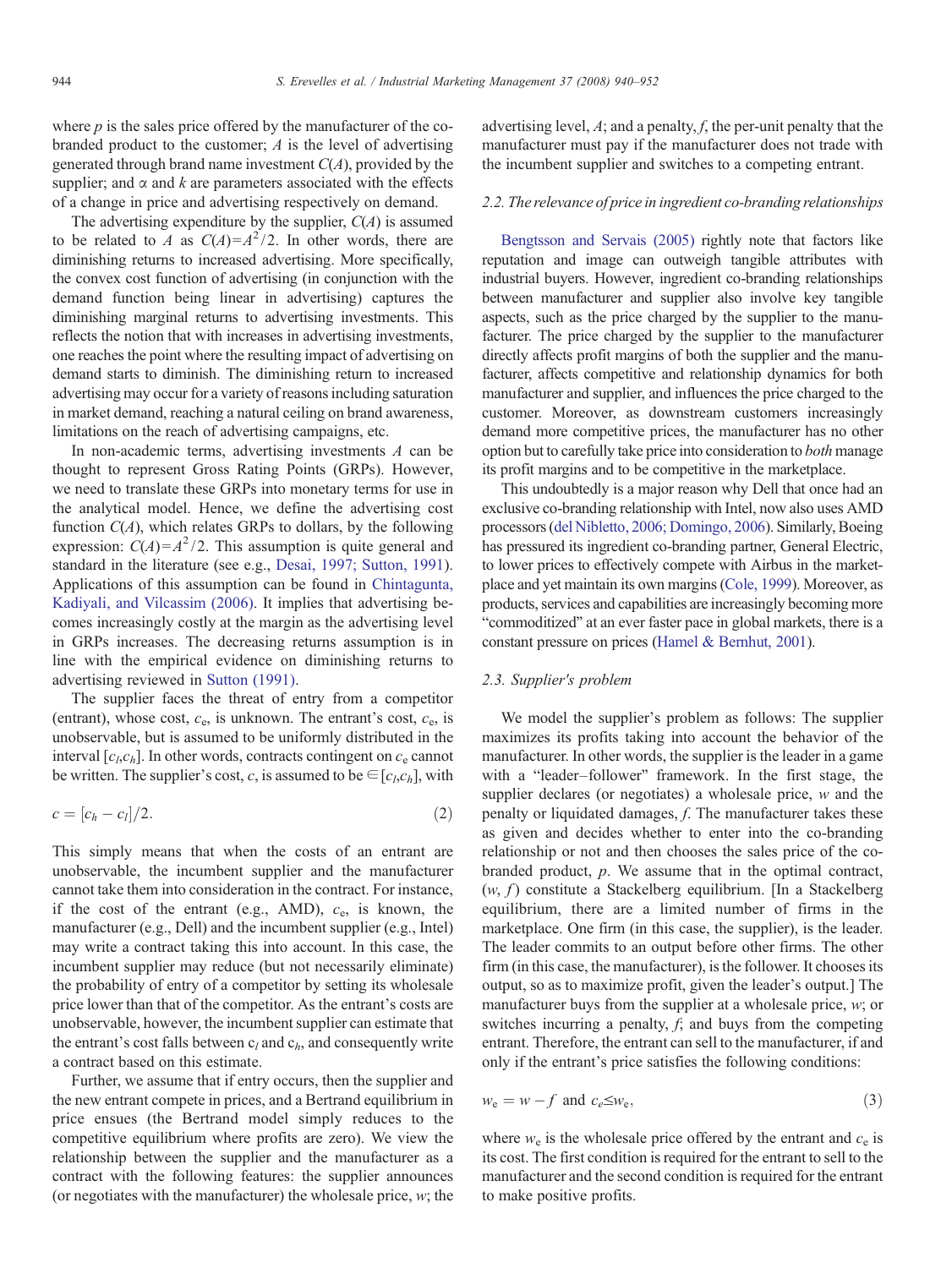#### 2.4. Manufacturer's problem

We model the manufacturer's problem as follows: The manufacturer first evaluates whether to enter into a co-branding relationship consisting of a wholesale price, w, and penalty, f. (In a following section, we will include advertising expenditure,  $C(A)$  by the supplier in the model to reflect more realistically an actual co-branding relationship.) Following this evaluation, the manufacturer either enters into a co-branding relationship with the supplier or not. Finally, in period "2", there is a production of the "ingredient" by the supplier and the sale of the "ingredient" to the manufacturer. The manufacturer's objective is to maximize its profit. The demand depends on the manufacturer's choice of the sales price for the co-branded product.

#### 2.5. Manufacturer's profits without a co-branding relationship

We first consider the case where there is no co-branding relationship. In this case, if a new entry occurs, then the original supplier and the entrant compete in prices and prices are driven down to max $\{c,c_e\}$ . In other words, wholesale prices are driven down to marginal costs under Bertrand competition. Therefore, the supplier makes zero profits, while the manufacturer's profit function without a co-branding relationship, but with entry, is denoted by  $\Pi_{\text{M,NC1}}$ , (the symbols denote *manufacturer's* profit function with *no co-branding* relationship) and is given by:

$$
\Pi_{M,NC1} = \frac{(p-c)(\alpha - p)}{\beta},\tag{4}
$$

where  $p$  is the sales price offered to the final buyer,  $c$  is the supplier's cost and  $\beta$  is a scaling parameter associated with demand. The demand, D, depends on the manufacturer's choice of sales price. The profit maximizing price is given by:

$$
p = (\alpha + c)/2,
$$

and the demand,  $D = (\alpha - c)/2\beta$ .

The manufacturer's profits thus are:

$$
\Pi_{\text{M,NC1}} = \frac{(\alpha - c)^2}{4\beta}.
$$
\n(5)

On the other hand, if there is no entry; the manufacturer faces monopolistic prices from the supplier. The supplier's monopolistic wholesale price is given by:

$$
w_{\rm m}=(\alpha+c)/2.
$$

In turn, the manufacturer's profit function without a co-branding arrangement and no entry, denoted by  $\varPi_{\text{M,NC2}}$ , is given by:

$$
\Pi_{\mathrm{M,NC2}}=(p-w_{\mathrm{m}})D.
$$

Substituting for  $w<sub>m</sub>$  and solving for optimal price and quantity, we have

$$
D = (\alpha - c)/\beta \text{ and } p = (3\alpha + c)/4, \text{ with}
$$
  

$$
\Pi_{M, N C 2} = (p - w_m)(\alpha - p)/\beta.
$$

Substituting for  $w<sub>m</sub>$  and solving for optimal price and quantity, we have

$$
q = (\alpha - c)/4\beta
$$
 and  

$$
p = (3\alpha + c)/4.
$$

Therefore the manufacturer's expected profit function without a cobranding relationship, denoted by  $\varPi_{\text{M,NC2}}$ , is given by:

$$
\Pi_{\text{M,NC2}} = \frac{(\alpha - c)^2}{16\beta}.
$$
\n(6)

To summarize, the manufacturers expected profit when there is no co-branding relationship is given by:

$$
\Pi_{M,NC} = \phi \frac{(\alpha - c)^2}{4\beta} + (1 - \phi) \frac{(\alpha - c)^2}{16\beta},
$$
\n(7)

where  $\phi$  is the probability of entry. The first term on the right represents the manufacturer's profits with entry of a second supplier and is higher since prices are driven down to Bertrand prices of max  $\{c,c_e\}$ . The second term, representing profits when there is no entry of a second supplier, is lower since the supplier charges the monopoly price of  $w = (\alpha + c)/2$ . The probability of entry,  $\phi$  is obtained quite easily, given the distributional assumptions regarding the cost function faced by the competing entrant. Recall that if entry occurs and there is no co-branding relationship, then both suppliers compete on price and a Bertrand equilibrium in prices ensues. Thus, entry occurs only if  $c_e \leq c$  so that the probability of entry, therefore, is given by:

$$
\phi = \text{Probability}(c_{\text{e}} \le c) = \frac{[c - c_l]}{[c_h - c_l]}.
$$

#### 2.6. Manufacturer's profits with a co-branding relationship

We now consider the manufacturer's expected profits when it has entered into a co-branding relationship with a supplier. Note that the manufacturer will switch to the new entrant only if the latter offers at least as much profit potential as does the original supplier. Without loss of generality, we assume that when the manufacturer is indifferent between "switching" versus "notswitching", the manufacturer buys from the new entrant, if in doing so its profit exceeds that if it bought from the original supplier. In the presence of a co-branding relationship consisting of a wholesale price,  $w$  and penalty,  $f$ ; the manufacturer's optimal profit, denoted by  $\Pi_{\text{M,C}}$ , is given by:

$$
\Pi_{\mathrm{M,C}} = (p - w)(\alpha - p)/\beta.
$$

The profit maximizing price is given by  $p = (\alpha + w)/2$ , which in turn implies that the manufacturer's optimal profit is:

$$
\Pi_{\mathrm{M,C}} = (\alpha - w)^2 / 4\beta.
$$

(This "optimal" profit represents the point at which returns from customer demand are maximized, given a certain wholesale price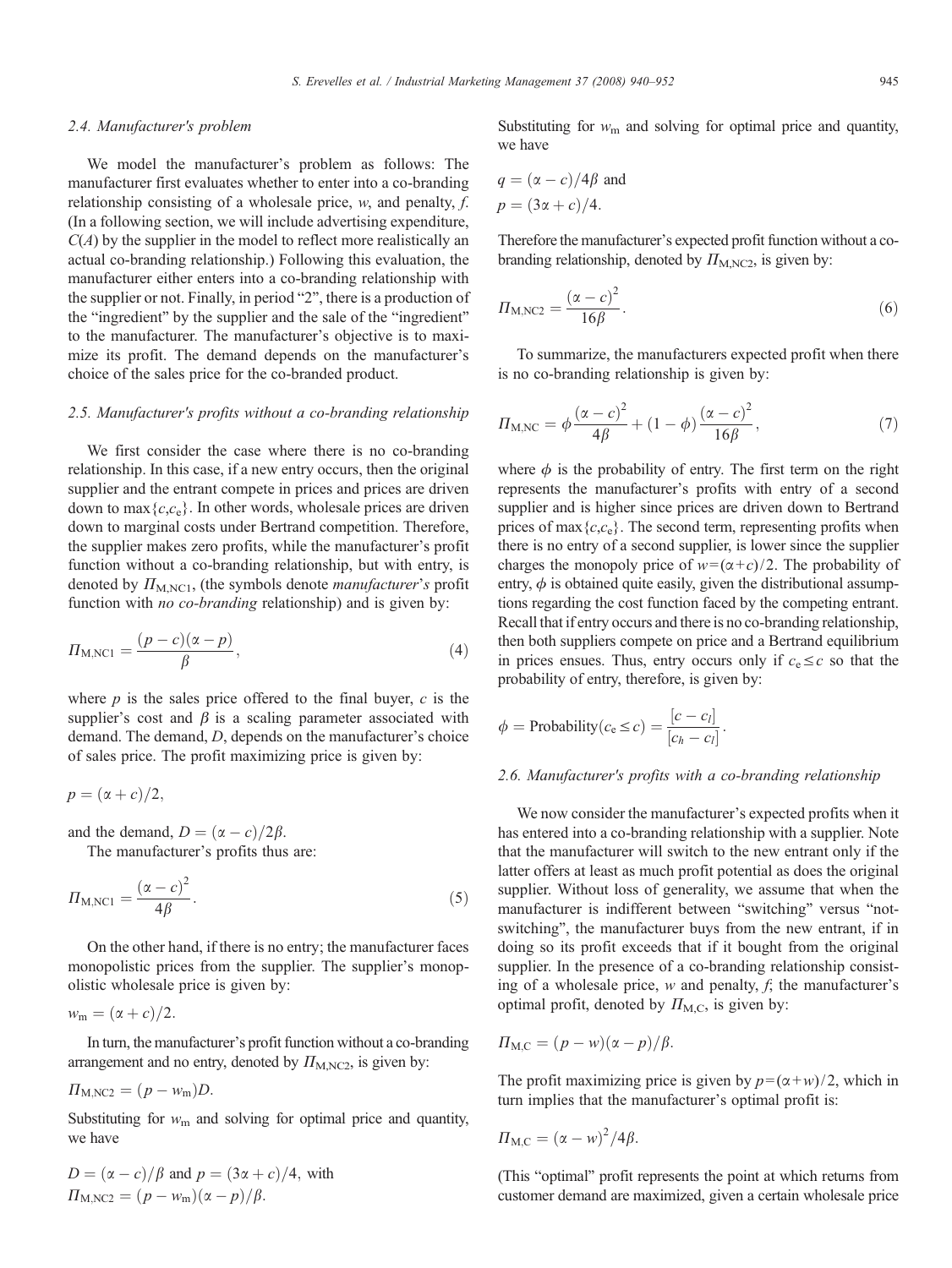and manufacturer sales price.) The manufacturer's expected profits thus are given by:

$$
\Pi_{\text{M,C}} = \phi' \frac{(\alpha - c)^2}{4\beta} + (1 - \phi') \frac{(\alpha - c)^2}{4\beta} \tag{8}
$$

where  $\phi'$  is the probability of entry in the presence of a co-branding relationship.

## 2.7. Supplier's profits

The supplier's profits without a co-branding relationship, denoted by  $\Pi_{\text{s,NC}}$ , are given by:

$$
\Pi_{\text{S,NC}} = \phi.0 + (1 - \phi) \frac{(\alpha - c)^2}{4\beta}.
$$
\n(9)

The first term represents the supplier's profits when there is a new entry, and is zero, since the wholesale price is driven down to the marginal cost under Bertrand competition. The second term is the supplier's profit when there is no new entry. The supplier's profits in the presence of a co-branding relationship are given by:

$$
\Pi_{\text{S},\text{C}} = \phi' f \frac{(\alpha - w)}{2\beta} + (1 - \phi') \frac{(\alpha - w)(w - c)}{2\beta} \tag{10}
$$

where  $\phi'$  is the probability of entry with a co-branding relationship. The above optimization problem is subject to the manufacturer's individual rationality constraint. This is given by:

$$
\phi' \frac{(\alpha - w)^2}{4\beta} + (1 - \phi') \frac{(\alpha - w)^2}{4\beta} \ge \phi \frac{(\alpha - c)^2}{4\beta} + (1 - \phi) \frac{(\alpha - c)^2}{16\beta}.
$$
\n(11)

The individual rationality constraint of the manufacturer ensures that the manufacturer is better off, with the co-branding relationship than without the co-branding relationship. We now proceed as follows: First, we will characterize the nature of the optimal co-branding relationship, consisting of a wholesale price  $w$  and penalty  $f$ . We formulate the Lagrangian after expressing the constraints in less-than-or-equal-to form. The Lagrangian for this optimization problem is given by:

$$
L = \phi' \frac{(\alpha - w)f}{2\beta} + (1 - \phi') \frac{(w - c)(\alpha - w)}{2\beta} - \frac{\lambda(\alpha - w)^2}{4\beta}.
$$
 (12)

The preceding maximization problem can be solved by invoking the Kuhn–Tucker conditions for the Lagrangian. We now present our propositions.

## 3. Propositions

As suggested earlier, the benefits of ingredient co-branding between supplier and manufacturer are many (see [Table 1\)](#page-1-0). It has been suggested that the profits of an accommodating incumbent seller increase, even if the seller offers a lower-than-market price to the manufacturer, if competition is pre-empted though an

alliance or relationship [\(Arbatskaya, 2001](#page-11-0)). The supplier enjoys "relationship benefits" derived through mutual co-operation ([Abratt & Motlana, 2002\)](#page-11-0), endorsement of each other's offerings, shared knowledge capabilities, risk sharing, shared capabilities, etc., "competitive benefits" by reducing the probability of entry by competitors [\(Hallen, Johanson, & Seyed-Mohamed, 1991;](#page-11-0) [Wilson, 1995; Wakeam, 2003; Ulaga & Eggert, 2006](#page-11-0)), and "cost benefits" by lowering costs through having a stable, long-term customer, and through economies of scale, which translate into profits ([Kanter, 1994\)](#page-11-0). Consequently, and based on our discussion in earlier sections, we propose the following:

Proposition 1. The supplier's profits are higher with a cobranding relationship than without a co-branding relationship, i.e., a unique optimal co-branding solution exists such that the optimal wholesale price  $w^*$  and the optimal penalty  $f^*$  for the co-branding relationship are given by:

$$
w^* = \frac{(\alpha - (\alpha - c)(1 + 3\phi)^{1/2})}{2} \tag{13}
$$

$$
f^* = w^* - \frac{c}{2} - \frac{c_l}{2}.\tag{14}
$$

Proof. The Lagrangian for this optimization problem is given by:

$$
L = \frac{\phi'(\alpha - w)f}{2\beta} + (1 - \phi')\frac{(w - c)(\alpha - w)}{2\beta} - \frac{\lambda(\alpha - w)^2}{4\beta}.
$$

This optimization problem is solved by invoking the Kuhn– Tucker conditions:

$$
\frac{\partial L}{\partial w}\leq 0, \frac{\partial L}{\partial f}\leq 0, w\frac{\partial L}{\partial w}=0, \frac{f\partial L}{\partial f}=0, \frac{\partial L}{\partial \lambda}\geq 0, \frac{\lambda(\alpha-w)^2}{4\beta}=0, \lambda\geq 0.
$$

Substituting for

$$
\phi' = \frac{[w - f - c_l]}{[c_h - c_l]}
$$

and solving the preceding equations we find that  $\lambda > 0$  and hence the constraint is binding. The constraint then yields

$$
(\alpha - w)^2 = (\alpha - c)^2 \frac{(1 + 3\phi)}{4}.
$$

Solving the above and the first-order conditions for  $w$  and  $f$ we get,

$$
w^* = \frac{(\alpha - (a - c(1 + 3\phi)^{1/2})}{2}
$$

$$
f^* = w^* - c/2 - c_l/2.
$$

These conditions satisfy the necessary and sufficient conditions for a maximum. Therefore the pair  $\{w^*, f^*\}$  is the unique optimal solution. Hence Proposition 1.

Discussion: Proposition 1 provides the conditions for an interior solution consisting of a non-zero wholesale price  $w^*$  and a non-zero penalty  $f^*$ . Proposition 1 shows that, in the optimal contract, the supplier finds it ideal to use both the wholesale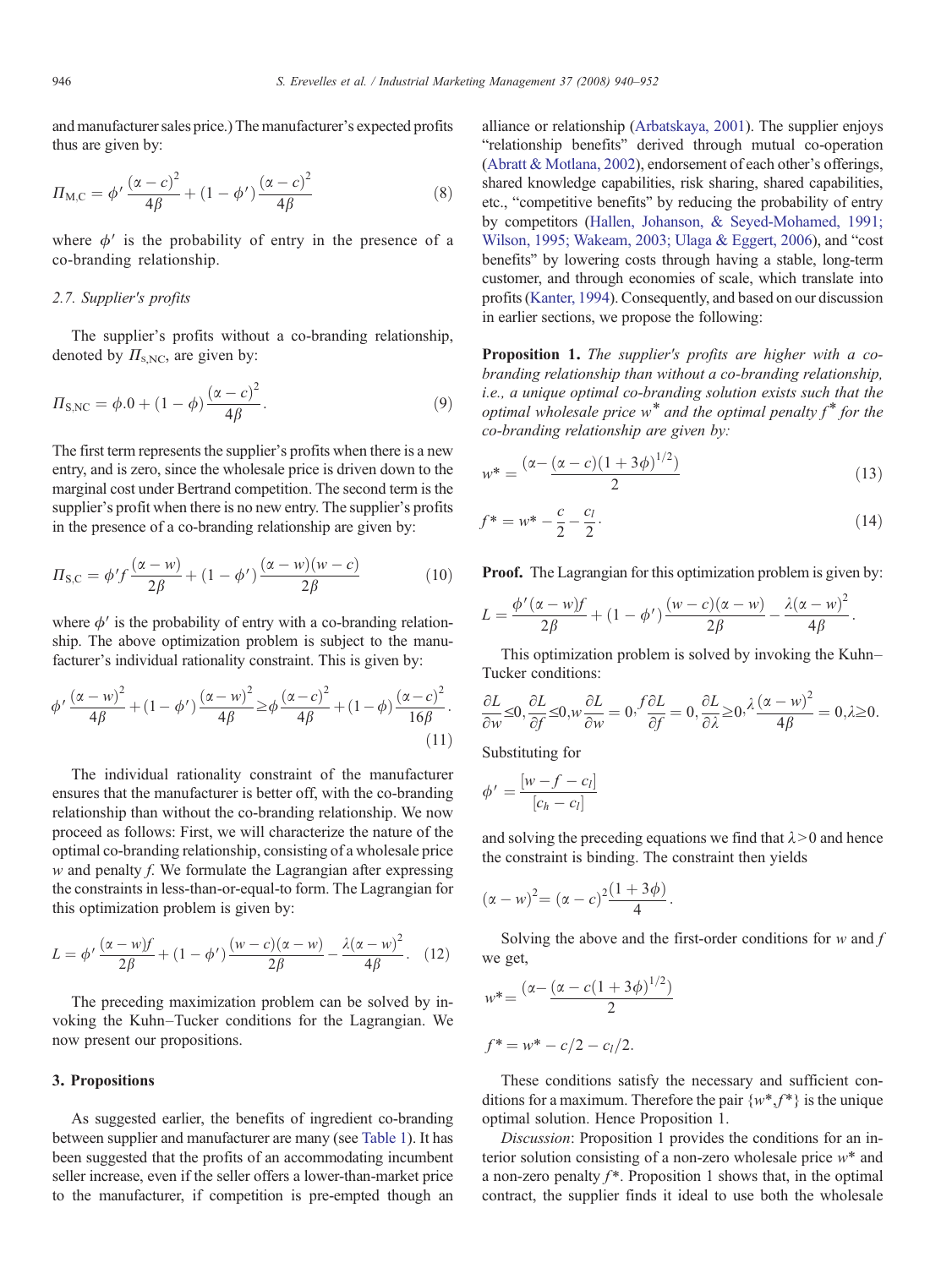price  $w^*$  and the penalty  $f^*$ . In other words, the supplier's profits are higher with a co-branding relationship than without a co-branding relationship. Thus, the supplier is better off with the co-branding relationship, while the manufacturer is no worse off, since its individual rationality constraint is also satisfied. Further, the incumbent supplier exploits the manufacturer's uncertainty regarding the competing entrant's cost. By entering into such a relationship, the supplier becomes less vulnerable to the threat of entry from a competitor and rewards the manufacturer with a lower wholesale price. The manufacturer, on the other hand, is left at the reservation surplus since the "individual rationality" constraint holds as an equality at the optimum. We now provide some descriptive statistics that characterize the optimal contract.

First, the probability of entry with a co-branding relationship is lower than the probability of entry in the absence of a co-branding relationship. This is fairly easy to see since  $\phi'$ =Probability  $(c_e \leq w^* - f^*) = (c - c_l)/2(c_h - c_l)$  from Eq. (14) and  $\phi = (c - c_l)/2$  $(c_h-c_l)$ . Hence  $\phi' < \phi$ . The entrant has to set a price sufficiently low to able to get the manufacturer to switch from the incumbent supplier. Thus, only an entrant with cost  $c_e \leq w-f$ finds it profitable to enter the market. Thus, while the likelihood of entry is reduced, it is not completely eliminated.

Second, as the likelihood that the new entrant has higher cost increases: the incumbent supplier's profit increases since the supplier is able to charge a higher wholesale price. This can be seen by differentiating the optimal wholesale price  $w^*$  with respect to  $c_h$ .

Recall that  $w^*$  is given by:

$$
w^* = \frac{(\alpha - (\alpha - c)(1 + 3\phi)^{1/2})}{2} \tag{15}
$$

$$
\frac{dw^*}{dc_h} = \frac{3(\alpha - c)(c - c_l)}{4(1 + 3\phi)^{1/2}(c_h - c_l)^2} + \frac{(1 + 3\phi)^{1/2}}{4}.
$$
 (16)

Hence  $dw/dc_h>0$ . Thus, the optimal wholesale price and the incumbent supplier's profits increase, as the likelihood that the new entrant is a high cost supplier increases.

Like the supplier, the manufacturer also enjoys "relationship benefits" such as mutual co-operation, shared knowledge and risk sharing [\(Abratt & Motlana, 2002](#page-11-0)). In addition, the manufacturer enjoys "cost benefits" from suppliers who reward manufacturers with a lower price in return for reduced probability of potential competitive entry [\(Wakeam, 2003;](#page-12-0) [Wilson, 1995](#page-12-0)). There is considerable evidence (e.g., [Aghion &](#page-11-0) [Bolton, 1987; Bork, 1978; Posner, 1976\)](#page-11-0) that manufacturers tend to reject exclusive strategic alliances (such as co-branding relationships) that reduce the likelihood of entry by competing suppliers, unless the seller compensates the manufacturer with an "advantageous deal". This "advantageous deal" could result in higher potential manufacturer margins. The optimal manufacturer sales price thus moves lower to make the manufacturer more competitive in the marketplace. In addition, the potential for elimination of double-marginalization effects, where both the supplier and the manufacturer have independent margins which are passed on to the buyer, is increased. The conventional wisdom about double marginalization is that the integrated entity "makes more profit" than the non-integrated entity and the customer "price is lower" for the integrated entity ([Tirole, 1988](#page-11-0), p175; [Hamilton & Mqasqas, 1996\)](#page-11-0). Consequently, we propose the following.

Proposition 2. The optimal manufacturer sales price is lower with a co-branding relationship than without a co-branding relationship.

Proof. By contradiction. Recall that the optimal sales price with co-branding is given by  $p = (\alpha + w^*)/2$ . Substituting for  $w^*$  from Eq. (15), the optimal manufacturer sales price with co-branding,

$$
p_C = \frac{(\alpha - (\alpha - c)(1 + 3\phi)^{1/2})}{4}.
$$
\n(17)

Without the co-branding relationship, the sales price is given by:

$$
p_N = \frac{2\phi(\alpha + c)}{4} + \frac{(1 - \phi)(3\alpha + c)}{4}.
$$
 (18)

If  $p_N < p_C$ , substituting for  $p_N$  and  $p_C$ , we get:

$$
(1+\phi) > (1+3\phi)^{1/2}
$$

which, in turn implies that

$$
\phi(\phi-1) > 0.
$$

This is not true since  $0 \le \phi \le 1$ . Hence  $p_C < p_N$ . We could interpret this to mean that the co-branding relationship mitigates the double-marginalization effect on the manufacturer's price. In other words, the supplier's choice of wholesale price with a co-branding relationship is similar to the choice in a verticallyintegrated system. Therefore, co-branding relationships enable the upstream supplier to control the downstream choice of sales price by the manufacturer and hence channel coordination is achieved.

## 4. A model of co-branding with advertising support

Another relatively unique aspect of "ingredient co-branding" as compared with other forms of co-branding is that the supplier often provides advertising support during the marketing of the manufacturer's offerings. While advertising may not be the most important communication tool in all B2B contexts, it often is particularly relevant in ingredient co-branding relationships. To illustrate the role of advertising in ingredient co-branding, Intel, through prior agreement, pays half the advertising costs for any advertisement that prominently displays the "Intel Inside" logo, provided the advertisement does not contain any reference to a competitor (Wikipedia, [2006](#page-12-0)). Moreover, Intel has had a long running "co-operative marketing" program with manufacturers, whose flagship "co-op advertising program"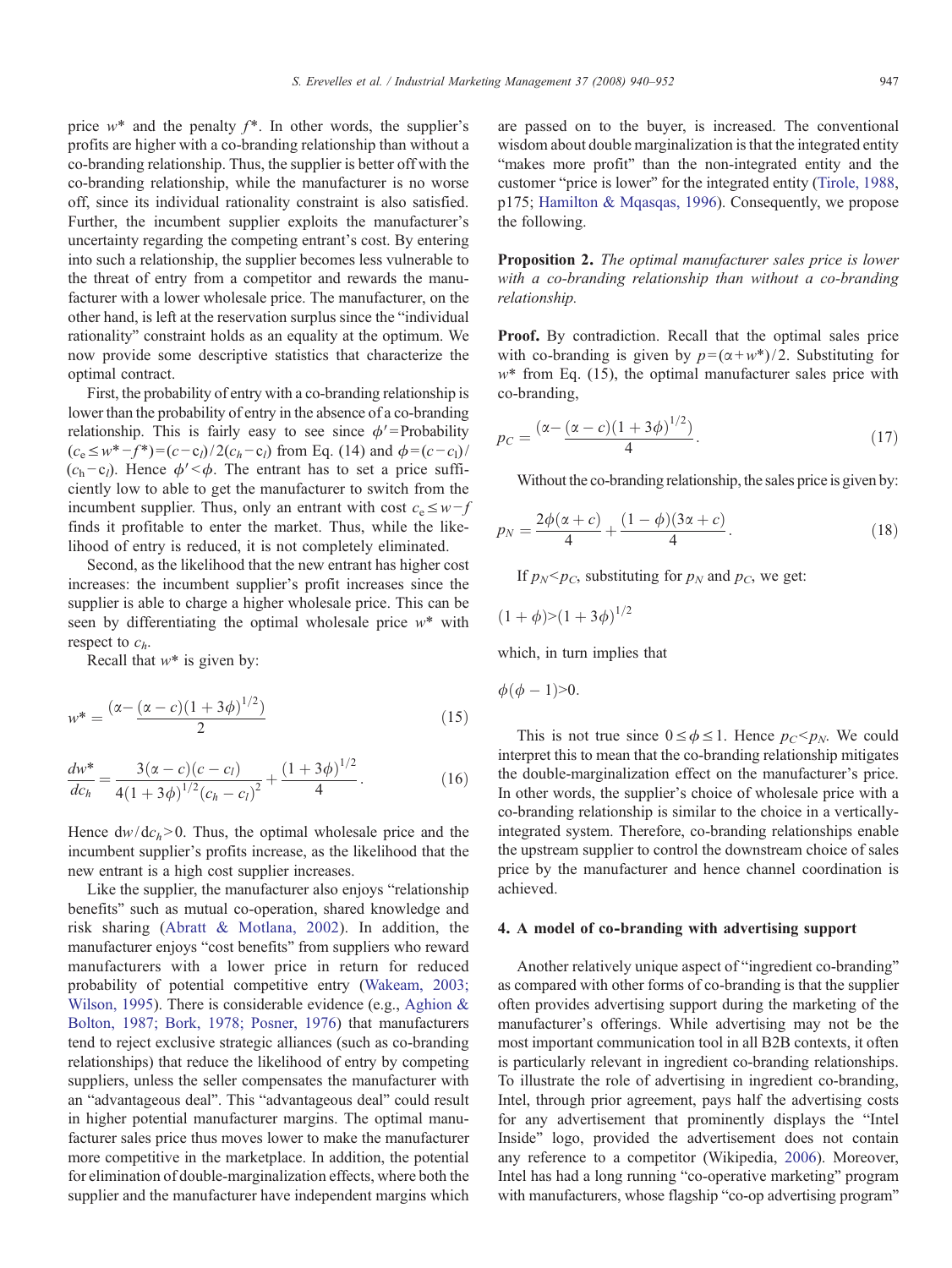stresses their "cutting-edge ingredient branding program" that reimburses manufacturers for advertisements involving ingredient co-branding with Intel [\(Intel, 2006](#page-11-0)). Consequently, a model of co-branding with advertising support may better capture the institutional reality of ingredient co-branding relationships. We therefore, next consider a co-branding relationship where the supplier specifies an advertising support expenditure,  $C(A)$ , in addition to specifying the wholesale price w and the penalty f.

It should also be noted that, in general, B2B advertising expenditures are increasing as B2B marketers seek to offset the rising costs of direct sales calls, recently averaging around \$329 per call ([Cahners Research, 2002\)](#page-11-0). Moreover, per call sale costs understate the actual expense of direct sales since several face-to-face visits are normally required to complete a sale. These costs are in sharp comparison to the cost of \$0.24 per recipient, for example, in a specialized business magazine advertisement [\(Cahners Research, 2002](#page-11-0)). Perhaps this is why B2B marketers are shifting more and more promotional dollars to advertising [\(Maddox, 2004, 2005](#page-11-0)). Indeed, the top 100 B2B advertisers spent an estimated \$6.7 billion combined on B2B advertising in 2004, up 12.25% over 2003. In addition, B2B advertising on the Internet increased by 66% in 2004 ([Maddox, 2005](#page-11-0)). The increasing usage of media and other forms of advertising to reach B2B target markets is consistent with the changing paradigm of industrial marketing, where new models are replacing more traditional models ([Sharma &](#page-11-0) [LaPlaca, 2005\)](#page-11-0), and causing marketers to rethink how they approach buyers. The result has been a trend away from traditional B2B marketing practices to "unconventional" advertising platforms and other electronic means of direct advertising ([Wind, 2006](#page-12-0)).

## 4.1. Manufacturer's problem with advertising support

As in the previous proposition, the manufacturer first evaluates whether to enter into the co-branding contract, consisting of a wholesale price,  $w$ , penalty,  $f$ , and, in addition, an advertising support expenditure,  $C(A)$  by the supplier. Then, depending on the evaluation, it enters into the co-branding relationship, or not. In period 2, there is production of the component by the supplier, the supplier incurs an advertising support expenditure,  $C(A)$ , and there is the sale of the component. Let us assume that the manufacturer's objective is to maximize its profit. The demand for the co-branded product depends on the manufacturer's choice of sales price, p, and advertising support level, A, generated through the advertising expenditure  $C(A)$  by the supplier. (We assume that the manufacturer's own advertising expenditure is constant, whether or not it enters into a cobranding relationship, or whether or not the co-branding relationship includes advertising support by the supplier.)

#### 4.2. Supplier's problem with advertising support

We model the supplier's problem as follows: In the first stage, the supplier declares a wholesale price, w, the penalty or liquidated damages, f, and advertising support expenditure, C (A) in brand name investments. The manufacturer takes these as given and decides whether to enter into the co-branding relationship or not and then chooses the sales price,  $p$ . Given that the supplier is the leader in a leader–follower game, the first stage choices of  $(w, f, C(A))$  constitute a Stackelberg equilibrium. The manufacturer either buys from the supplier at a wholesale price of  $w$ , or switches and buys from the entrant, paying a penalty of f. The entrant can sell to the manufacturer if and only if the entrant's price satisfies the following conditions:

$$
w_e \leq w - f - kA
$$
 and  $w_e \leq c_e$ .

The first condition is required for the entrant to sell to the manufacturer and the second condition is required for the entrant to make positive profits.

# 4.3. Manufacturer's profits without a co-branding relationship

The manufacturer's profits without a co-branding relationship are identical to that in an earlier section of this paper, as the issue of advertising support by the supplier is irrelevant. It is therefore given by Eq. (7) as:

$$
\Pi_{\text{M,NC}} = \frac{\phi\left(\alpha - c\right)^2}{4\beta} + \left(1 - \phi\right)\frac{\left(\alpha - c\right)^2}{16\beta}.
$$

4.4. Supplier's profits with and without a co-branding relationship with advertising support

As before, the supplier's profits without a co-branding relationship are given by:

$$
\Pi_{\text{S,NC}} = \phi.0 + (1 - \phi) \frac{(\alpha - c)^2}{4\beta}.
$$

The first term represents the supplier's profits when there is entry and is zero since the wholesale price is driven down to marginal cost under Bertrand competition. The second term is the supplier's profit when there is no entry and represents the monopolistic profits accruing to the supplier, whose profits in the presence of a co-branding relationship with advertising support are given by:

$$
\Pi_{S,C} = \phi' \frac{f(\alpha - w + kA)}{2\beta} + (1 - \phi') \frac{(\alpha - w + kA)(w - c)}{2\beta} - (1 - \phi') \frac{A^2}{2}
$$
\n(19)

subject to

$$
\phi' \frac{(\alpha - w + kA)^2}{4\beta} + (1 - \phi') \frac{(\alpha - w + kA)^2}{4\beta} \ge \frac{\phi(\alpha - c)^2}{4\beta} + (1 - \phi) \frac{(\alpha - c)^2}{16\beta}.
$$
 (20)

As before,  $\phi'$  denotes the probability of competitive entry with a co-branding relationship. As in the previous section, Eq. (20)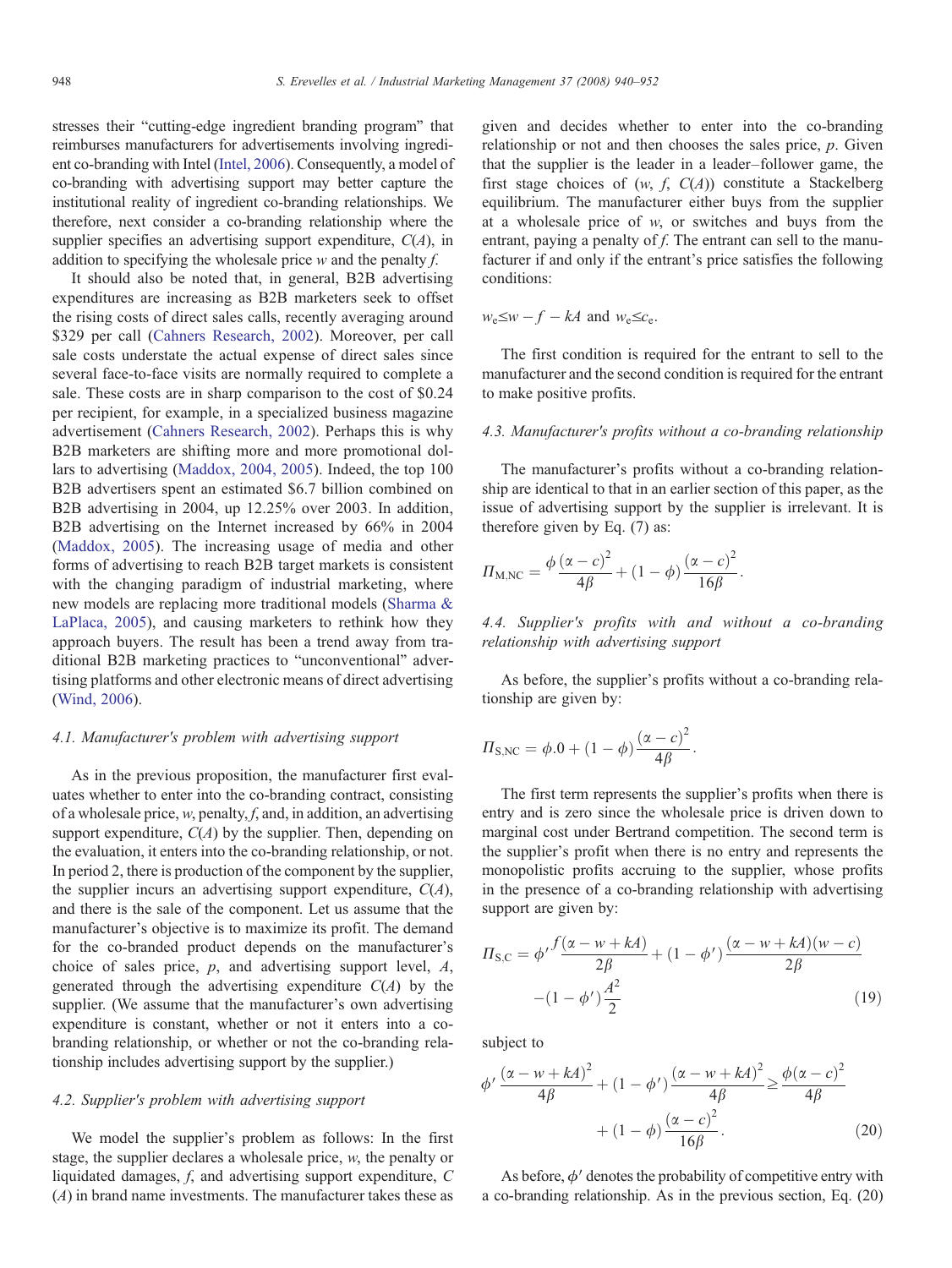represents the "individual rationality" constraint of the manufacturer that guarantees that the manufacturer is better off, in an expected sense, with a co-branding relationship, than without. The Lagrangian for the above problem can be written as:

$$
L = \phi' \frac{(\alpha - w + kA)f}{2\beta} + (1 - \phi') \frac{(w - c)(\alpha - w + kA)}{2\beta}
$$

$$
-\frac{(1 - \phi')A^2}{2} - \frac{\lambda(\alpha - w + kA)^2}{4\beta}.
$$
(21)

As before, the preceding maximization problem can be solved by invoking the Kuhn–Tucker conditions for the Lagrangian.

A co-branding relationship with advertising support offers several advantages. In addition to mutual co-operation, advertising support by the supplier also underscores the endorsement of each others offerings by the manufacturer and the supplier ([Park et al., 1996\)](#page-11-0). [Hutton \(1997\)](#page-11-0) suggests that such "investments" elicit significant "brand-equity behaviors". In addition, a co-branding relationship with a reputable supplier enhances the reputation of the manufacturer's final product [\(Simonin & Ruth,](#page-11-0) [1998\)](#page-11-0). In recent years, interactive marketing support by suppliers is rapidly growing in B2B sectors [\(Barwise & Farley,](#page-11-0) [2005\)](#page-11-0), and this further supports the co-branded product. Advertising support from the supplier helps in the marketing of the product by the manufacturer. In the case of "cash-based advertising support" (such as when Intel pays a fee to Dell to place the "Intel Inside" label on its products), the fee often is passed on the customer through lower prices. Consequently, and based on our discussion in earlier sections, we propose the following.

Proposition 3. A co-branding relationship which specifies a wholesale price, w; advertising support expenditure,  $C(A^*)$  and  $p$ enalty,  $f^*$  dominates one which only specifies a wholesale price  $w^*$  and a penalty  $f^*$ . (A co-branding relationship with advertising support dominates one without advertising support.)

The optimal wholesale price  $w^*$ , advertising support  $A^*$  and penalty  $f^*$  for the co-branding relationship are given by:

$$
C(A^*) = \frac{(\alpha - c)^2 k^2 (1 + 3\phi)}{32\beta^2}
$$
 (22)

$$
w^* = \alpha + \frac{(k - 2\beta)}{k} \frac{(\alpha - c)k(1 + 3\phi)^{1/2}}{4\beta}
$$
 (23)

$$
f^* = w^* - \frac{c}{2} - \frac{c_l}{2} - \frac{3k^2(\alpha - c)(1 + 3\phi)^{1/2}}{16\beta}.
$$
 (24)

Proof. The Lagrangian for this optimization problem is given by:

$$
L = \frac{\phi'(\alpha - w + kA)f}{2\beta} + (1 - \phi')\frac{(w - c)(\alpha - w + kA)}{2\beta} - (1 - \phi')\frac{A^2\lambda(\alpha - w + kA)^2}{4\beta} - (1 - \phi')\frac{A^2}{2}.
$$

This optimization problem is solved by invoking the Kuhn– Tucker conditions:

$$
\frac{\partial L}{\partial w} \le 0, \frac{\partial L}{\partial f} \le 0, \frac{\partial L}{\partial A} \le 0, w \frac{\partial L}{\partial w} = 0, f \frac{\partial L}{\partial f} = 0, A \frac{\partial L}{\partial A} = 0, \frac{\partial L}{\partial \lambda} \ge 0,
$$
  

$$
\lambda \times \frac{(\alpha - w + kA)^2}{4\beta} = 0, \lambda \ge 0.
$$

Solving the first-order conditions for  $w, f$ , and A and with algebraic manipulation we get

$$
C(A^*) = \frac{(\alpha - c)^2 k^2 (1 + 3\phi)}{32\beta^2}
$$
  

$$
w^* = \alpha + \frac{(k - 2\beta)}{k} \frac{(\alpha - c)k(1 + 3\phi)^{1/2}}{4\beta}
$$
  

$$
f^* = w^* - \frac{c}{2} - \frac{c_l}{2} - \frac{3k^2(\alpha - c)(1 + 3\phi)^{1/2}}{16\beta}.
$$

These conditions satisfy the necessary and sufficient conditions for a maximum. Therefore  $\{w^*, f^*, A^*\}$  is the unique optimal solution. Hence Proposition 3.

Discussion: Proposition 3 provides the optimal wholesale price, w, penalty, f and advertising support, A. Note that the supplier obtains revenues from the manufacturer through the wholesale price, w and advertising,  $C(A)$ . As seen in the previous section, the wholesale price,  $w$  is a sufficient instrument for the supplier. But if the advertising support sensitivity parameter,  $k$ , is sufficiently high, the supplier finds it optimal to use both the wholesale price w, as well as the advertising support investment,  $C(A)$ . The intuition is that advertising by the manufacturer shifts the demand curve, and hence a co-branding relationship specifying a wholesale price,  $w^*$ , and a penalty,  $f^*$  can be improved upon by additionally specifying an advertising support investment in the contract. We should point out that our results are consistent with the observed co-branding relationships between suppliers facing entry and manufacturers.

#### 5. Discussion and managerial implications

Our findings highlight several potential benefits of ingredient co-branding relationships. Our analysis suggests that participating suppliers and manufacturers both benefit from the relationship, as does the downstream buyer. The supplier's profits are higher with the co-branding relationship than without it. In return for the barriers to entry created for competing suppliers, the supplier rewards the manufacturer with lower prices. Some of these rewards are passed down-channel to the final buyer, which in turn benefits the manufacturer in the marketplace. The customer benefits due to the mitigation of double marginalization and obtains lower prices and wider expertise. It should be noted, however, that due to the unique marketing benefits associated with the combination of two brands, an ingredient co-branding relationship is very different from a verticallyintegrated system. However, as noted previously, co-branding relationships between manufacturers and suppliers share some of the advantages and disadvantages associated with strategic alliances. One of the advantages for suppliers in an ingredient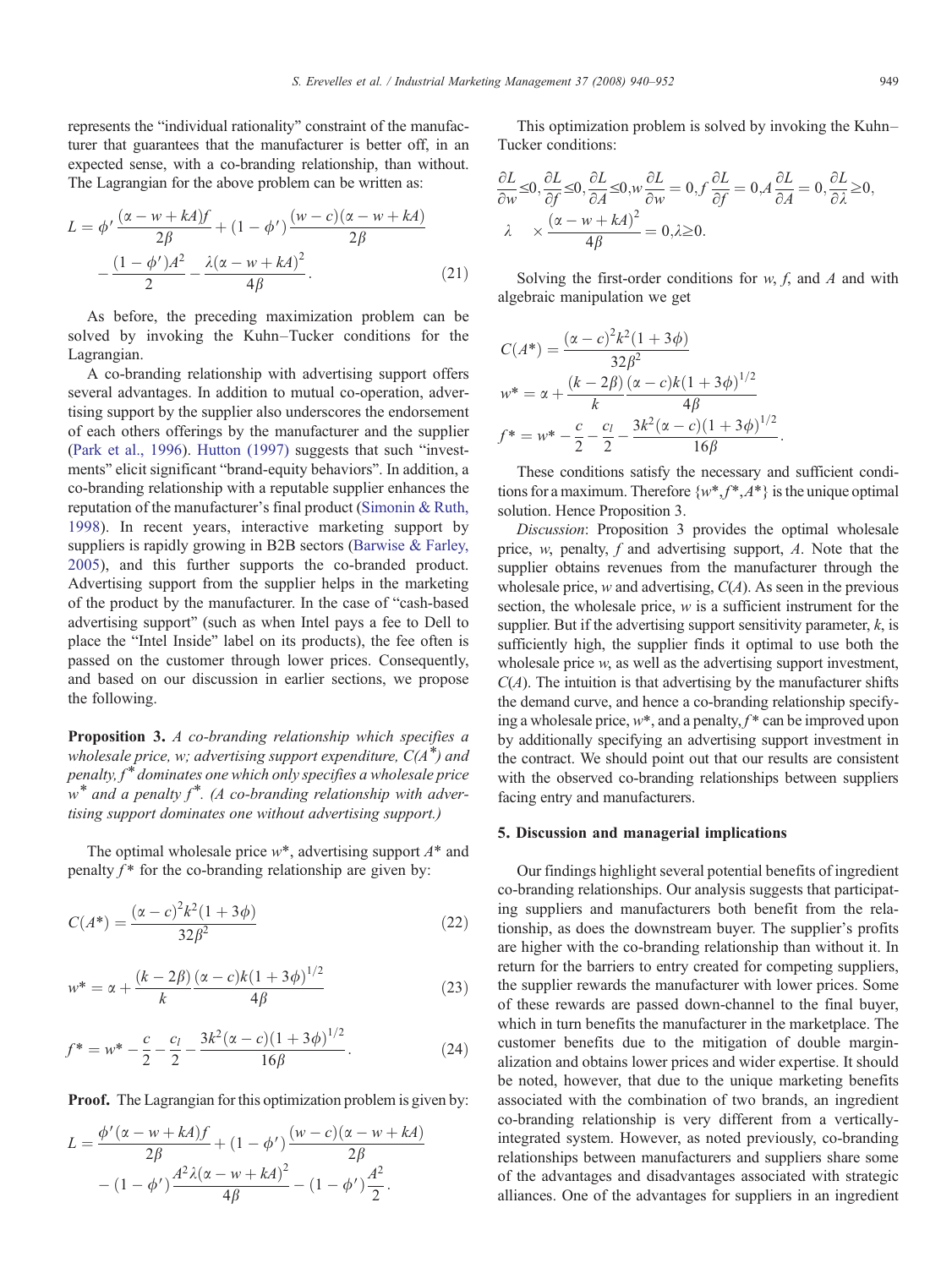co-branding relationship is the barrier to entry created from current or potential competitors ([Hallen et al., 1991; Wilson,](#page-11-0) [1995\)](#page-11-0). This is especially important in today's hyper-competitive supply chain environment where suppliers from any part of the world are able to compete effectively based on price or quality ([Vandenbosch & Dawar, 2002](#page-11-0)).

In Proposition 1, two important aspects of the ingredient cobranding relationship were discussed. First, it was suggested that with an ingredient co-branding relationship, the probability of entry by a competing supplier is lower than the probability of entry in the absence of an ingredient co-branding relationship. Second, it was suggested that as the likelihood increases that the competing entrant outside the co-branding relationship has a higher cost, the incumbent supplier's profits also increase. In Proposition 2, it was suggested that an ingredient co-branding relationship eases the double-marginalization effect on the manufacturer's price, which may lead to a lower manufacturer's sales price. Also, the possibility that a firm can achieve better channel coordination with an ingredient co-branding relationship was suggested. In Proposition 3, we suggest that advertising support by the supplier to the manufacturer shifts the demand curve. The presence of these shifts suggests that the ingredient co-branding relationship is made superior by additionally specifying an advertising support investment in the co-branding contract.

We will now further discuss some of the implications of our findings. The manufacturer and supplier can enter into a cobranding relationship, whether or not a competing supplier (entrant) exists. It can reasonably be assumed that when a competing entrant exists, the manufacturer stands to benefit, as prices are driven down when the incumbent supplier and entrant compete for the manufacturer's business. The manufacturer, thus, would earn a higher profit. The situation changes, however, when there is no competing entrant. The supplier has the opportunity to charge monopolistic prices, and the manufacturer's profits are correspondingly driven down. In pricing decisions for the product, the supplier is the leader and the manufacturer is the follower, and the downstream price charged by the manufacturer is influenced by the wholesale price charged by the supplier. The manufacturer's earnings are thus higher when there is an entrant and lower when there is no entrant.

When a co-branding relationship exists between manufacturer and supplier, the manufacturer's price is still driven by the supplier's price. The manufacturer, however, benefits from the brand strength of the supplier, which increases the marketability of the product. In addition, the manufacturer enjoys the continuous supply of a usually superior component of its product. Finally, the manufacturer is rewarded with a lower price by the supplier, in return for a reduction in the threat to the supplier of entry from a competing supplier. The manufacturer's earnings are thus likely to be higher with a co-branding relationship.

## 6. Conclusions and limitations

B2B ingredient co-branding relationships are increasingly being used as a viable marketing strategy. Despite this, there is relatively little research that addresses B2B ingredient cobranding relationships and outcomes. This paper is an initial examination of these relationships between manufacturers and suppliers. We used an econometric modeling approach to explain why manufacturers and suppliers engage in co-branding relationships. In the process, we provide some answers for why downstream manufacturers participate in a relationship that may strengthen the supplier's position in the marketplace. We find that when faced with the threat of entry from a competitor whose costs are unobservable, suppliers enter into co-branding relationships with manufacturers that result in a reduced probability of entry of the competitor. In return for this reduced probability of entry of its competitors, the supplier rewards the manufacturer with a lower price in the co-branding relationship. We also find that due to the mitigation of double marginalization; the cost of the co-branded product can potentially be lower, resulting in a possible benefit to the downstream customer. Thus, co-branding relationships involving a contracted-upon wholesale price and penalty for switching results in a quasi-vertically-integrated outcome, that may enhance channel coordination. We also find that co-branding relationships with advertising support are superior to those without advertising support.

This paper makes several contributions to the extant literature. First, it provides a theoretical and managerial reason for the rationale behind ingredient co-branding relationships. An examination of past literature reveals that this basic justification for co-branding has never been substantiated. This paper thus lays a foundation for further development of both theory and practice in the area. Second, this paper provides an explanation for the seemingly counter-intuitive phenomena in which manufacturers participate in co-branding relationships that strengthen the supplier's position in the marketplace. It appears that they do so because it could potentially increase both their demand and profit margins. Third, we propose that from the perspective of the downstream customer, co-branding may actually serve to reduce prices. While once again, this may seem to be a counter-intuitive notion, we suggest that it is not, and offer that the elimination of double marginalization in the channel may serve to reduce prices. Fourth, we provide theoretical support for the idea that co-branding relationships with brand investment (advertising support) by the supplier are superior to those without brand investment. This is an important initial contribution, as it represents the reality in most co-branding relationships, and to the best of our knowledge, has not been modeled before. Fifth, most of the extant academic literature on co-branding has concentrated on co-branding in consumer markets. Our paper is one of the few that has examined ingredient co-branding relationships in a B2B context. Sixth, our conclusions seem to lend further support to the move away from "transactional" relationships in channels to closer and more permanent "transvectional" relationships (see [Erevelles & Stevenson, 2006; Alderson & Martin, 1965\)](#page-11-0).

Our contribution should not, however, be overstated. Our model represents an initial foray into the realm of B2B cobranding relationships. Co-branding relationships in the B2B marketplace are varied and complex. It is unclear from our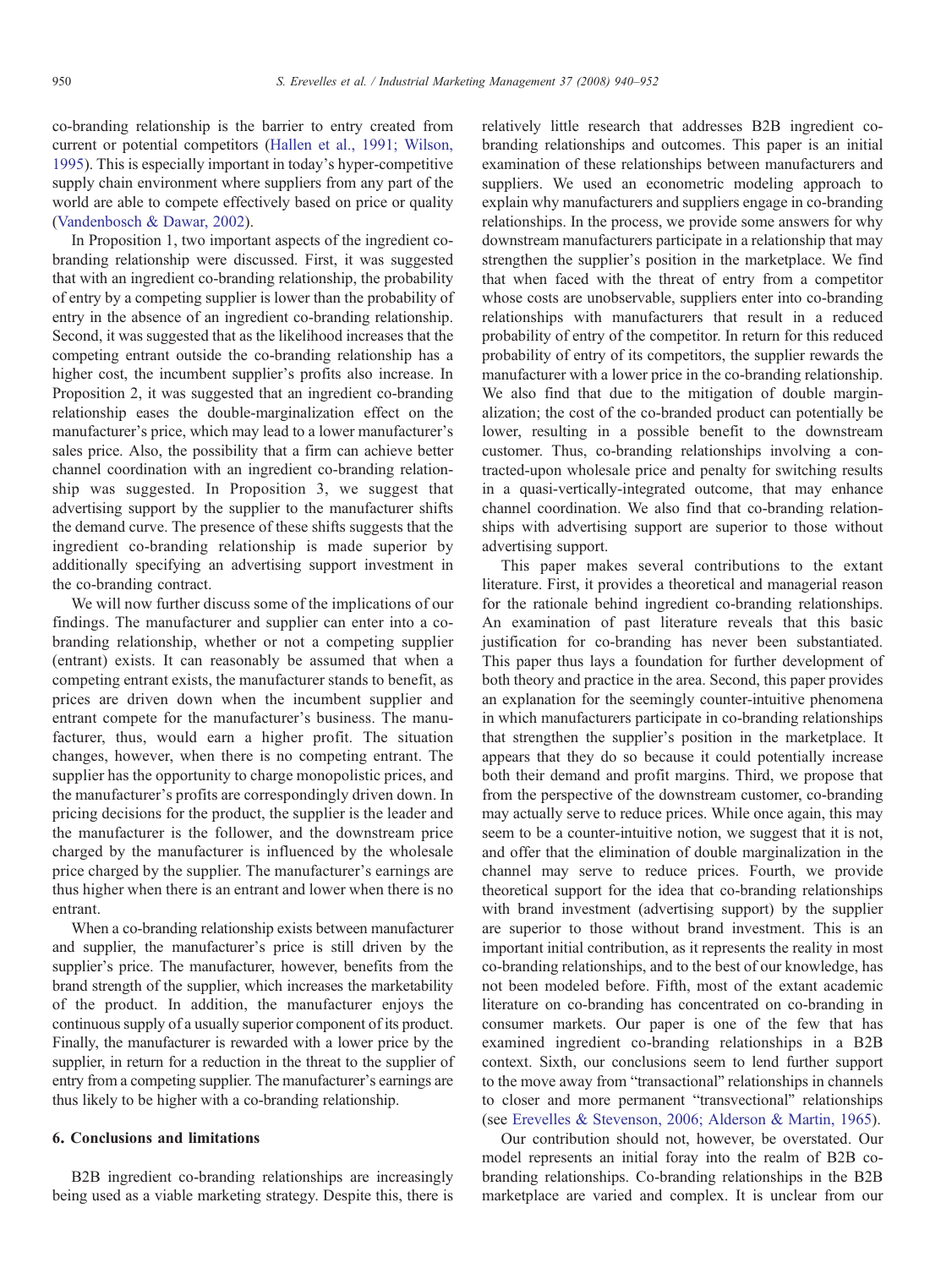<span id="page-11-0"></span>discussion, for example, how our conclusions would be different if the manufacturer has considerably more "market power" and brand strength than the supplier. Similarly, it is unclear what would happen if a competitive entrant (supplier) has a vastly superior product or a new disruptive technology that in effect renders the incumbent supplier obsolete. Clearly, research is needed to further clarify such issues and better study the phenomena from different angles.

#### References

- Abratt, R., & Motlana, P. (2002, September). Managing co-branding strategies: Global brands into local markets. Business Horizons, 45, 43−55.
- Aghion, P., & Bolton, P. (1987). Contracts as a barrier to entry. American Economic Review, 77(3), 388−401.
- Alderson, W., & Martin, M. W. (1965). Toward a formal theory of transactions and transvections. Journal of Marketing Research, 2(2), 117−127.
- American Productivity & Quality Center Report. (2001). B to B branding: Building a brand powerhouse. APQC Report (pp. 53). Chap. 3.
- Arbatskaya, M. (2001). Can low-price guarantees deter entry? International Journal of Industrial Organization, 19(9), 1387−1406.
- Barwise, P., & Farley, J. (2005). The state of interactive marketing in seven countries: Interactive marketing comes of age. Journal of Interactive Marketing, 19(3), 67−80.
- Bayer Annual Report. (2002). 50 Years of MakrolonR: a timeless invention. <http://www.bayer.com/annualreport2002>, Retrieved November 2006.
- Bengtsson, A., & Servais, P. (2005). Co-branding on industrial markets. Industrial Marketing Management, 34(7), 706−713.
- Bendixen, M., Bukasa, K. A., & Abratt, R. (2004). Brand equity in the businessto-business market. Industrial Marketing Management, 33(5), 371−380.
- Bork, R. H. (1978). The Antitrust Paradox. New York: Basic Books.

Cahners Research. (2002). Evaluating the cost of sales calls in business-tobusiness markets. Cahners Business Information, January, 5 (pp. 11).

- Chintagunta, P., Kadiyali, V., & Vilcassim, N. (2006). Endogeneity and simultaneity in competitive pricing and advertising: A logit demand analysis. Journal of Business, 79(6), 2761−2787.
- Cole, J. (1999). Airbus Industrie charges Boeing is inciting price war in Asian deal. Wall Street Journal-Eastern Edition, 233(119), A4.
- Cooke, S., & Ryan, P. (2000). Brand alliances: From reputation to collaboration on core competencies. Irish Marketing Review, 13(2), 36−41.
- Dahlstrom, R., & Dato-on, M. C. (2004). Business-to-business antecedents to retail co-branding. Journal of Business-to-Business Marketing, 11(3), 1−22.
- del Nibletto, P. (2006). Will Dell ask AMD to dance? Computer Dealer News, 22(3), 16.
- Domingo, J. S. (2006). Dell's first AMD system. PC Magazine, 25(22), 34.
- Desai, P. S. (1997). Advertising fee in business-format franchising. Management Science, 43(10), 1401−1419.
- Dwyer, F. R., Schurr, P. H., & Oh, S. (1987). Developing buyer–seller relationships. Journal of Marketing, 51(2), 11−27.
- Erevelles, S., & Stevenson, T. H. (2006). Enhancing the business-to-business supply chain: Insights from partitioning the supply-side. Industrial Marketing Management, 35(4), 481−492.
- Erevelles, S., Horton, V. & Fukawa, N. (2007). Understanding B2C Brand Alliances between Manufacturers and Suppliers. Unpublished paper, forthcoming, Marketing Management Journal.
- Hallen, L., Johanson, J., & Seyed-Mohamed, N. (1991). Interfirm adaptation in business relationships. Journal of Marketing, 55(2), 29−37.
- Hamel, G., & Bernhut, S. (2001, July/August). Leading the revolution. Ivey Business Journal, 37−43.
- Hamilton, J., & Mqasqas, I. (1996). Double marginalization and vertical integration: New lessons from extensions of the classic case. Southern Economic Journal, 62(3), 567−584.
- Heide, J. B. (1994). Interorganizational governance in marketing channels. Journal of Marketing, 58(1), 71−85.
- Hutton, J. G. (1997). A study of brand equity in an organizational-buying context. Journal of Product & Brand Management, 6(6), 428−439.
- Intel. (2006). Learn more about cooperative marketing. Corporate Website, [http://intelinside.intel.com/learn\\_more.htm](http://intelinside.intel.com/learn_more.htm), Retrieved December 5, 2006.
- Interbrand. (2005). Top 100 global brands scoreboard. Business Week Online. <http://bwnt.businessweek.com/brand/2005/>, Retrieved February 2005.
- Johanson, J., & Mattson, L. G. (1985). Marketing investments and market investments in industrial networks. International Journal of Research in Marketing, 2(3), 185−195.
- Kalafatis, S. (2000). Buyer–seller relationships along channels of distribution. Industrial Marketing Management, 31(3), 215−228.
- Kanter, R. M. (1994). Collaborative advantage: The art of alliances. Harvard Business Review, 72(4), 96−108.
- Lafferty, B. A., Goldsmith, R. E., & Hult, T. M. (2004). The impact of the alliance on the partners: A look at cause-brand alliances. Psychology & Marketing, 21(7), 509−531.
- Levin, I. P., & Levin, A. M. (2000). Modeling the role of brand alliances in the assimilation of product evaluations. Journal of Consumer Psychology, 9(1), 43−52.
- Maddox, K. (2004). New marketing index to benchmark spending. BB, 89(3), 4.
- Maddox, K. (2005). Top b-to-b advertisers. BB, 90(110), 25−26.
- Metcalf, L., Frear, C., & Krishnan, R. (1992). Buyer–seller relationships: An application of the IMP interaction model. European Journal of Marketing, 26(2), 27−46.
- Michell, P., King, J., & Reast, J. (2001). Brand values related to industrial products. Industrial Marketing Management, 30(5), 415−425.
- Mudambi, S. M. (2002). Branding importance in business-to-business markets: Three buyer clusters. Industrial Marketing Management, 31 (6), 525−533.
- Mudambi, S. M., Doyle, P., & Wong, V. (1997). An exploration of branding in industrial markets. Industrial Marketing Management, 26(5), 433−446.
- Park, C. W., Jun, S. Y., & Shocker, A. D. (1996). Composite branding alliances: An investigation of extension and feedback effects. Journal of Marketing Research, 33(4), 453−466.
- Posner, R. A. (1976). Antitrust law: economic perspective. Chicago: University of Chicago Press.
- Prince, M., & Davies, M. (2002, September). Co-branding partners: What do they see in each other? Business Horizons, 45, 43−55.
- Pyke, D. F. (1998, February). Strategies for global sourcing. The Financial Times, 20, 2−4.
- Rao, A. R., & Ruekert, R. W. (1994). Brand alliances as signals of product quality. Sloan Management Review, 36(1), 87−97.
- Rao, A. R., Qu, L., & Ruckert, R. W. (1999). Signaling unobservable product quality through a brand ally. Journal of Marketing Research, 36(2), 258−268.
- Sharma, A., & LaPlaca, P. (2005). Marketing in an era of build-to-order manufacturing. Industrial Marketing Management, 34(5), 476−486.
- Simonin, B. L., & Ruth, J. A. (1998). Is a company known by the company it keeps? Assessing the spillover effects of brand alliances on consumer brand attitudes. Journal of Marketing Research, 35(1), 30−43.

Sutton, J. (1991). Sunk costs and market structure: price competition, advertising and the evolution of concentration. Cambridge: The MIT Press.

Tirole, J. (1988). The theory of industrial organization. Cambridge: MIT Press.

- Turnbull, P., Ford, D., & Cunningham, M. (1996). Interaction, relationships and networks in business markets: An evolving perspective. Journal of Business & Industrial Marketing, 11(3/4), 44−62.
- Turnbull, P., & Wilson, D. (1989). Developing and protecting profitable customer relationships. Industrial Marketing Management, 18(3), 233−238.
- Ulaga, W., & Eggert, A. (2006). Value-based differentiation in business relationships: Gaining and sustaining key supplier status. Journal of Marketing, 70(1), 119−136.
- van Riel, A. C. R., de Mortanges, C. P., & Streukens, S. (2005). Marketing antecedents of industrial brand equity: An empirical investigation in specialty chemicals. Industrial Marketing Management, 34(8), 841−847.
- Vandenbosch, M., & Dawar, N. (2002). Beyond better products: Capturing value in customer interactions. MIT Sloan Management Review, 43(4), 35−42.
- Venkatesh, R., & Mahajan, V. (1997). Products with branded components: An approach for premium pricing and partner selection. Marketing Science, 16 (2), 146−166.